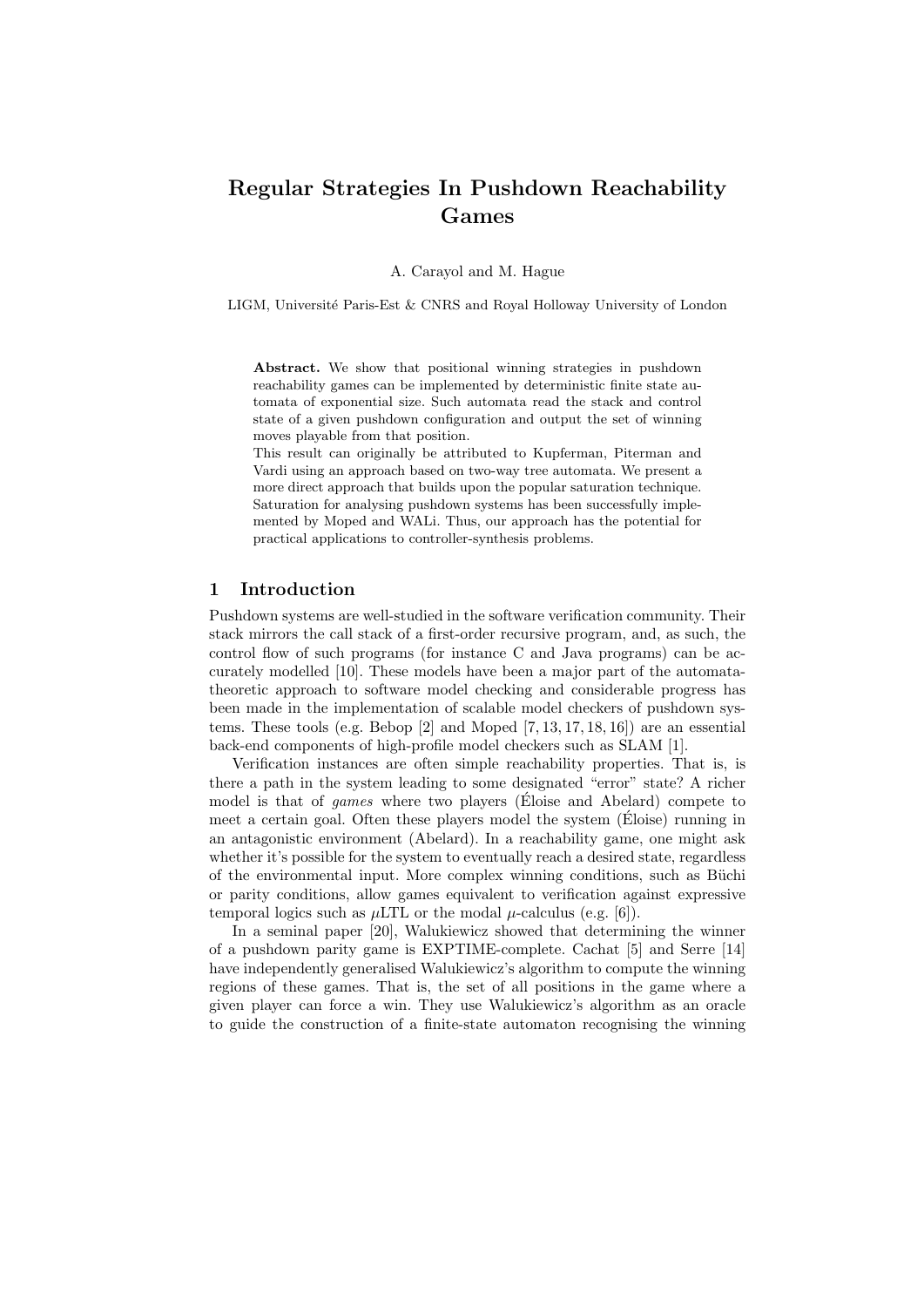region. Another approach, introduced by Piterman and Vardi [12], uses two-way alternating tree automata to navigate a tree representing all possible stacks: after several reductions, including the complementation of Büchi automata, an automaton accepting the winning region can be constructed.

An alternative approach, *saturation*, was popularised as a model-checking algorithm for pushdown systems by Bouajjani *et al.* [3] and independently by Finkel *et al.* [8]. The algorithm was extended to constructing the winning regions of pushdown reachability games by Bouajjani *et al.* [3], Büchi games by Cachat [4], and parity games by Hague and Ong [9].

As well as constructing the winning region, one may also wish to construct a representation of a player's *winning strategy*. A winning strategy monitors the progression of the play of a game and, when a state is in the player's winning region, advises which of a range of possible moves should be played in order to win the game. When the players are the system and the environment, a winning strategy describes *how* to control the system to ensure correctness. This is the *controller-synthesis* problem: given a system and a specification, construct a *controller* of the system that behaves according to the specification.

In the case of pushdown reachability, Büchi, or parity games, it is known that the players have *positional* winning strategies. That is, in order to prescribe the next winning move, a strategy needs only to have access to the current state of the game (as opposed to the entire history of play) [21].

Cachat has given two realisations of Eloise's winning strategy in a pushdown ´ reachability game [4]. The first is a positional strategy, constructed via the saturation technique, that requires space linear in the size of the stack to compute the possible next moves. Alternatively, Cachat presents a strategy implemented by a pushdown automaton that tracks the moves of Abelard and recommends moves to Eloise. Since the automaton tracks the game, the strategy is not positional. However, prescribing the next move requires only constant time. Cachat also argues that similar strategies can be computed for Abelard for positions in his winning region [5].

In the case of Büchi games Cachat also showed that it is possible to construct a linear space positional strategy and a constant time (though not positional) pushdown strategy for Eloise. However, Cachat also observes that adopting his ´ techniques for computing strategies for Abelard is not clear [5]. However, it is known that, even for the full case of parity games, a pushdown strategy exists using different techniques due to Walukiewicz [20] and Serre [15].

The above results use relatively complex systems to define winning strategies. One of the simplest representations of a positional winning strategy over a pushdown game is a regular strategy. In this case, the stack and control state of the current position in the game are read by a finite-state automaton which then outputs the next possible winning moves.

It can be shown that a positional strategy for pushdown parity games can be defined as a regular automaton, exponential in size. Kupferman *et al.* [11] obtain this result from Piterman and Vardi [12]. Essentially, the two-way tree automaton can be reduced to a one-way tree automaton of exponential size, and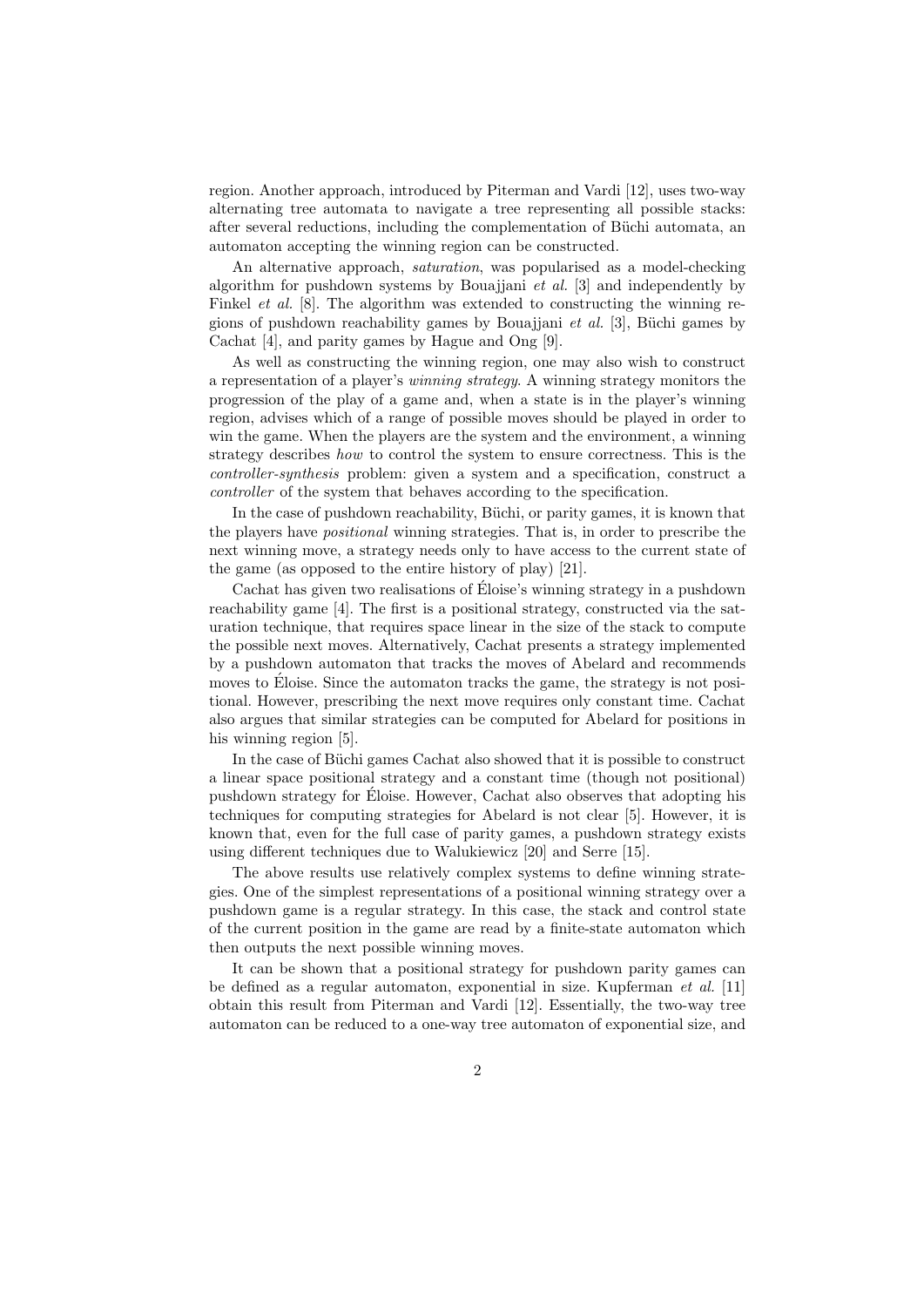from this a deterministic automaton reading each branch of the tree (where each branch represents a stack) and recommending next moves can be derived.

However, as mentioned above, this tree automaton approach requires several involved reductions and it is unclear how such a technique may be implemented in practice. The saturation algorithm, however, lends itself readily to implementations computing the winning regions (e.g. Moped [7, 13, 17] and WALi [19] for single-player and Moped for two-player [18] reachability games).

In this work we show how regular positional strategies can be constructed for Eloise in a pushdown reachability game. In Cachat's technique, weights are ´ assigned to runs of the winning region automaton. Eloise's strategy is to take the ´ minimal accepting run of the current configuration and play the move associated to its first transition. Following this strategy the reachability goal will eventually be satisfied. However, this does not provide a regular positional strategy because the weights require space linear in the size of the run to compute. We show that a more subtle method of assigning weights allows different runs to be compared with constant space requirements. Thus, we construct a deterministic regular automaton implementing a positional winning strategy.

Like Piterman and Vardi's technique, our automaton is also exponential in size. However, we believe our construction to be more direct and more likely to be practicable. Indeed, the first step of the algorithm (the construction of the winning region) has already been successfully implemented, whereas Piterman and Vardi's has not.

## **2 Preliminaries**

# **2.1 Pushdown Games**

A *pushdown reachability game*  $G$  is a given by a tuple  $(\mathcal{P}, \Sigma, \mathcal{R}, \mathcal{C}_F)$  where  $\mathcal{P} =$  $P_A \oplus P_E$  is a finite set of control states partitioned into Abelard and Eloise states respectively,  $\Sigma$  is the finite stack alphabet,  $\mathcal{R} \subseteq (\mathcal{P} \times \Sigma) \times (\mathcal{P} \times \Sigma^{\leq 2})$  is the set of transitions and  $\mathcal{C}_F$  is a set of target configurations, where a *configuration* is a tuple  $(p, w)$  with *p* being a control state in  $\mathcal{P}$  and  $w$  a stack in  $\mathcal{L}^*$ .

We write  $(p, a) \hookrightarrow (p', w)$  for the transition  $((p, a), (p', w))$ . In the configuration  $\alpha = (p, aw)$ , the pushdown system can apply the transition  $(p, a) \hookrightarrow (p', u)$ to go to the configuration  $\alpha' = (p', uw)$ .

In the following, for technical convenience, we will assume for each  $p \in \mathcal{P}$ and  $a \in \Sigma$  there exists some  $(p, a) \hookrightarrow (p', w) \in \mathcal{R}$ . Furthermore, we will assume a bottom-of-stack symbol *⊥* that is neither pushed onto nor popped from the stack. These two conditions together ensure that from a configuration  $(p, w \perp)$ it is not possible for the system to become stuck; that is, reach a configuration with no successor.

A *play* of a pushdown game is a sequence  $(p_0, w_0)$ ,  $(p_1, w_1)$ , ... where  $(p_0, w_0)$ is some starting configuration and  $(p_{i+1}, w_{i+1})$  is obtained from  $(p_i, w_i)$  via some  $(p_i, a) \hookrightarrow (p_{i+1}, w) \in \mathcal{R}$ . In the case where  $p_i \in \mathcal{P}_E$  it is Éloise who chooses the transition to apply, otherwise Abelard chooses the transition.

The *winner* of a play  $(p_0, w_0), (p_1, w_1), \ldots$  is Eloise if there exists some *i* such that  $(p_i, w_i) \in \mathcal{C}_F$ ; otherwise, Abelard wins the play. The *winning region*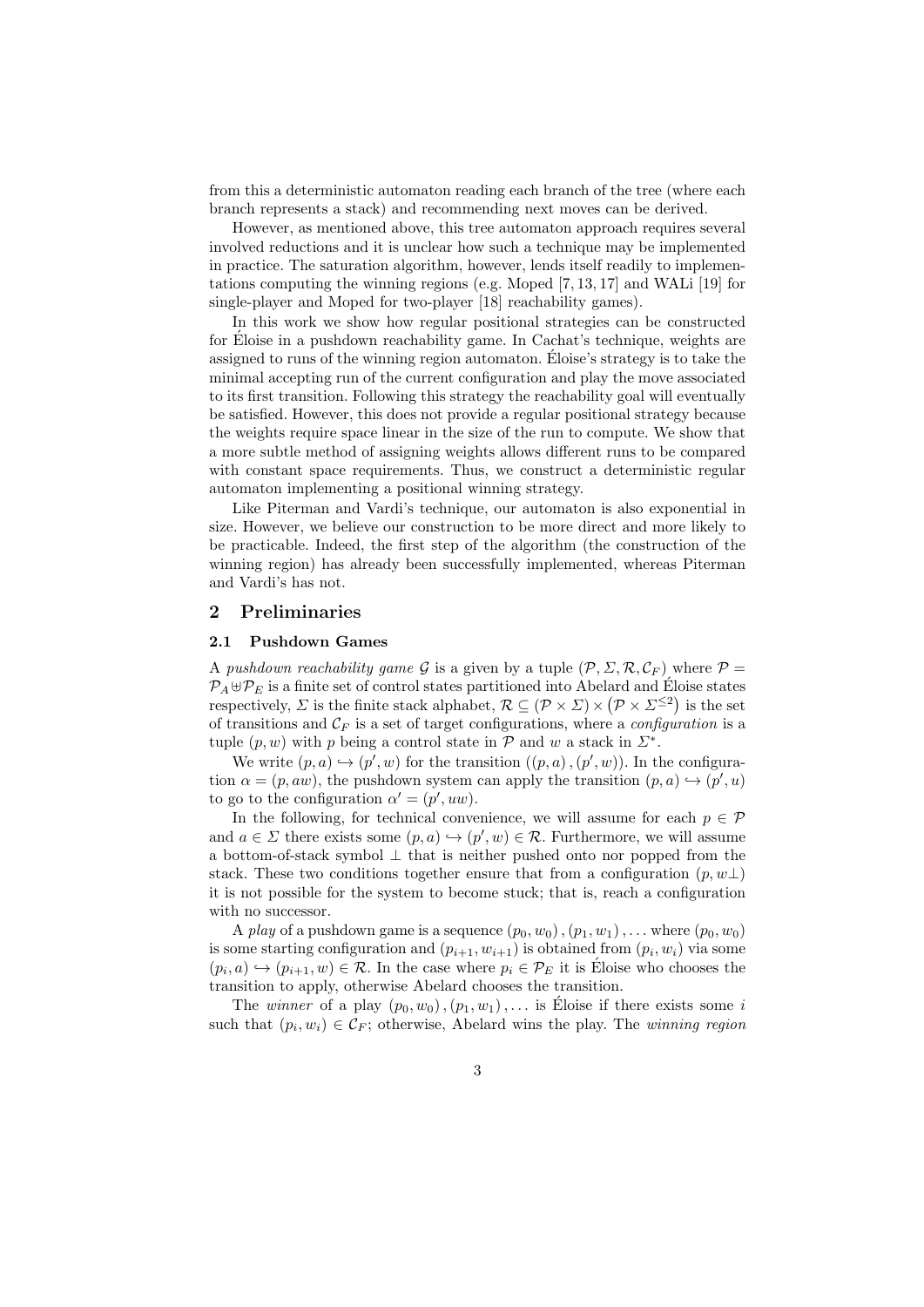$W$  of a pushdown game is the set of all configurations from which Eloise can always win all plays, regardless of the transitions chosen by Abelard.

# **2.2 Alternating** *P***-Automata**

To recognise sets of configurations, we use *alternating P-automata*. These were first used by Bouajjani *et al.* [3].

An alternating  $P$  automaton is a tuple  $A = (Q, \Sigma, \mathcal{F}, \delta)$  where  $Q$  is a finite set of states such that  $P \subseteq Q$ ,  $\Sigma$  is a finite alphabet,  $\mathcal{F} \subseteq Q$  is the set of accepting states, and  $\delta \subseteq \mathcal{Q} \times \Sigma \times 2^{\mathcal{Q}}$  is a transition relation. We denote a transition  $(q, a, Q)$  as  $q \stackrel{a}{\rightarrow} Q$ .

A *run over a word*  $a_1 \ldots a_n \in \Sigma^*$  from a state  $q_0$  is a sequence

$$
Q_1 \xrightarrow{a_1} \cdots \xrightarrow{a_n} Q_{n+1}
$$

where each  $Q_i$  is a set of states such that  $Q_1 = \{q_0\}$ , and for each  $1 \leq i \leq n$  we have

$$
Q_i = \{q_1, \dots, q_m\} \quad \text{and} \quad Q_{i+1} = \bigcup_{1 \leq j \leq m} P_j
$$

where for each  $1 \leq j \leq m$  we have  $q_j \stackrel{w}{\to} P_j$ . The run is accepting if  $Q_{n+1} \subseteq \mathcal{F}$ . Thus, for a given state q, we define  $\mathcal{L}_q(A)$  to be the set of words over which there is an accepting run of  $\mathcal A$  from  $\{q\}$ . Finally, we define

$$
\mathcal{L}(\mathcal{A}) = \{ (p, w) \mid p \in \mathcal{P} \text{ and } w \in \mathcal{L}_p(\mathcal{A}) \} .
$$

When  $Q_i$  is a singleton set, we will often omit the set notation. For example, the run above could be written  $q_0 \xrightarrow{a_1} \cdots \xrightarrow{a_n} Q_{n+1}$ . Furthermore, when  $w =$  $a_1 \ldots a_n$  we will write  $q \stackrel{w}{\rightarrow} Q$  as shorthand for a run from *q* to *Q*. In particular, we always have  $q \stackrel{\varepsilon}{\rightarrow} q$  for any  $q \in \mathcal{Q}$ .

## **2.3 Constructing the Winning Region**

We recall the saturation technique for computing Eloise's winning region of a pushdown reachability game. The algorithm was introduced by Bouajjani *et al.* [3] and is essentially an accelerated backwards fixpoint computation beginning with the target set of configurations and then computing all configurations that may reach it. We adapt the algorithm slightly by annotating each added transition with the number of iterations of the algorithm required to add the transition to the automaton. A similar, though more complex annotation scheme was used by Cachat to give a positional (though non-regular) winning strategy for Éloise [4].

Fix a pushdown reachability game  $\mathcal{G} = (\mathcal{P}, \Sigma, \mathcal{R}, \mathcal{C}_F)$  such that  $\mathcal{C}_F$  is represented by an alternating P-automata *A* with  $\mathcal{L}(\mathcal{A}) = \mathcal{C}_F$ . We will show how to construct an automaton *B* such that  $\mathcal{L}(\mathcal{B}) = \mathcal{W}$ , where *W* is Eloise's winning region of *G*.

Without loss of generality, we assume that there are no incoming transitions to any state  $p \in \mathcal{P}$  of A. The saturation algorithm constructs the automaton *B* that is the least fixed point of the sequence of automata  $A_0, A_1, \ldots$  defined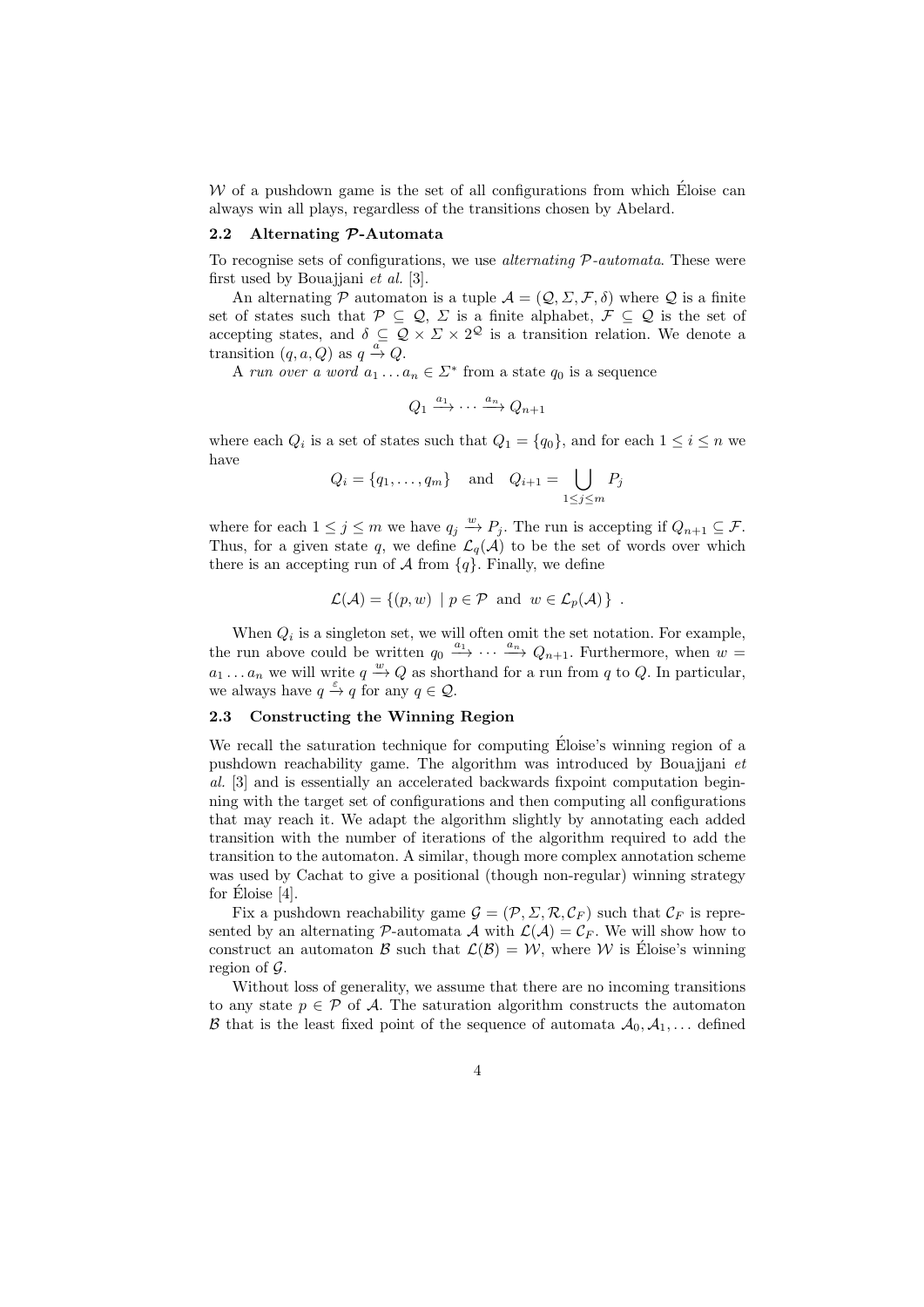below. We simultaneously construct the sequence  $A_0, A_1, \ldots$  and two annotation functions *I* and *R* that annotate each transition  $t \in \mathcal{Q} \times \Sigma \times 2^{\mathcal{Q}}$ . The *I* function assigns to each rule its *birthdate* : a natural number which is intuitively the number of iterations of the saturation algorithm required to add the transition to *B*. Since the algorithm is a backwards reachability algorithm, the birthdate broadly gives the number of transitions required to either remove the corresponding stack character or rewrite it to part of a stack in the set of target configurations. The *R* partial function assigns to each transition starting with a state of Eloise and whose birthdate is not 0 the rule of the pushdown game ´ responsible for the addition of the transition to the automaton. All transitions in  $A_0$  will have the birthdate 0 assigned by  $I$ .

Initially, let  $I(t) = 0$  for each  $t \in \delta_0$  and define  $\mathcal{A}_0 = \mathcal{A} = (\mathcal{Q}, \Sigma, \delta_0, \mathcal{F})$ . Then we define  $A_{i+1} = (Q, \Sigma, \delta_{i+1}, \mathcal{F})$  where  $\delta_{i+1}$  is the smallest set of transitions such that

- 1.  $\delta_i \subseteq \delta_{i+1}$ , and
- 2. for each  $p \in \mathcal{P}_E$ , if  $r = (p, a) \hookrightarrow (p', w) \in \mathcal{R}$  and  $p' \stackrel{w}{\rightarrow} Q$  is a run of  $\mathcal{A}_i$ , then

$$
t = p \xrightarrow{a} Q \in \delta_{i+1}
$$

and if  $t \notin \delta_i$  then set  $I(t) = i + 1$  and  $R(t) = r$ , and 3. for each  $p \in \mathcal{P}_A$  and  $a \in \mathcal{Z}$  we have

$$
t = p \xrightarrow{a} Q \in \delta_{i+1}
$$

where, letting

$$
\{(p_1, w_1), \ldots, (p_m, w_m)\} = \{(p', w) \mid (p, a) \hookrightarrow (p', w) \in \mathcal{R}\}\
$$

we have  $Q = \bigcup$ 1*≤j≤m*  $Q_j$  where for each  $1 \leq j \leq m$ ,  $p_j \xrightarrow{w_j} Q_j$  is a run of  $A_i$ . Furthermore, if  $t \notin \delta_i$  then set  $I(t) = i + 1$ .

One can prove that  $\mathcal{L}(\mathcal{B}) = \mathcal{W}$ . Since the maximum number of transitions of an alternating automaton is exponential in the number of states (and we do not add any new states), we have that  $\beta$  is constructible in exponential time.

**Theorem 1 ([3]).** *The winning region of a pushdown reachability game is regular and constructible in exponential time.*

Before proceeding with the construction of the strategy, we briefly discuss why  $\mathcal{L}(\mathcal{B}) = \mathcal{W}$ . It is well known that the winning region for Eloise is the smallest set *W* such that  $\mathcal{L}(\mathcal{A}_0) \subseteq \mathcal{W}$  and  $\mathcal{W} = \text{Pre}(\mathcal{W})$  where for any set of configuration *C*,

$$
Pre(C) = \{c' \text{ of Éloise } | \exists c \in C, c' \to c\}
$$
  

$$
\cup \{c' \text{ of Abelard } | \forall c \in C, c' \to c \Rightarrow c \in C\}
$$

The key property of the algorithm is that it ensures that  $\mathcal{L}(\mathcal{B})$  is closed under the Pre operation (*i.e.*,  $Pre(\mathcal{L}(\mathcal{B})) = \mathcal{L}(\mathcal{B})$ ). More precisely, it ensures that for all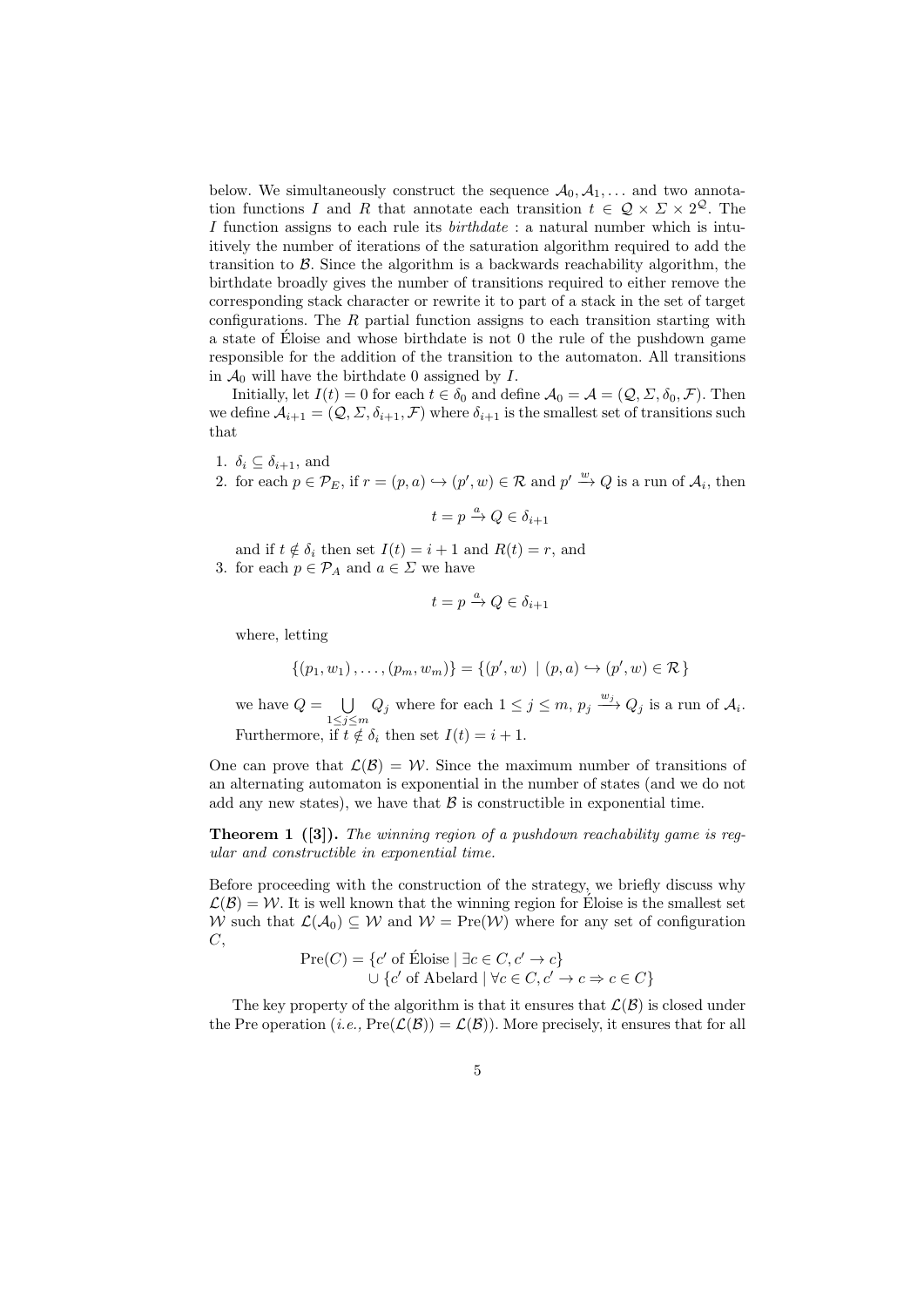$i \geq 0$ , Pre $(\mathcal{L}(\mathcal{A}_i)) \subseteq \mathcal{L}(\mathcal{A}_{i+1})$ . Hence as *B* is by definition equal to  $\mathcal{A}_N = \mathcal{A}_{N+1}$ , we have that  $\text{Pre}(\mathcal{L}(\mathcal{B})) = \mathcal{L}(\mathcal{B})$ . As  $\mathcal{L}(\mathcal{B})$  contains  $\mathcal{L}(\mathcal{A}_0)$ , it follows that  $\mathcal{L}(\mathcal{B})$ contains the winning region of Eloise. ´

For the converse inclusion, it is necessary to show that every configuration accepted by  $\beta$  belongs to the winning region of Eloise. For this we need to fix a strategy for Eloise that is winning from every configuration in  $\mathcal{L}(\mathcal{B})$ .

The strategies of Eloise considered in this article consist of associating to every run  $\rho$  a weight  $\Omega(\rho)$  and a well-founded ordering  $\lt$  on weights. The strategy consists in picking the successor of a configuration of Eloise in  $\mathcal{L}(\mathcal{B})\setminus\mathcal{A}_0$  accepted by a run of *B* with the smallest possible weight. The weight is defined such that along any play following this strategy the weight of the smallest accepting run strictly decreases. As the ordering is assumed to be well-founded this ensures that a configuration in  $\mathcal{L}(\mathcal{A})$  is eventually reached.

The key property here is that the algorithm ensures that for every configuration *c* of Eloise accepted by a run  $\rho$  of  $\beta$  which does not belong to  $\mathcal{L}(\mathcal{A}_0)$ , there exists a configuration *c'* accepted by a run  $\rho'$  of *B* such that  $c \to c'$ . Moreover  $\rho'$ is obtained by replacing the topmost transition of  $\rho$  by several transitions which are *younger*. Similarly for a configuration *c* of Abelard accepted by some run *ρ* of *B*, we have that any configuration *c*' such that  $c \rightarrow c'$  is accepted by a run *ρ*<sup> $\prime$ </sup> of *B* which is obtained by replacing the topmost transition of *ρ* by several transitions which are *younger*.

A possible weight for a run  $\rho$  is hence a tuple  $(n_N, \ldots, n_0) \in \mathbb{N}$  where N is the maximum birthdate of a transition appearing in the automaton *B* and, for all  $i \geq 0$ ,  $n_i$  is the number of transitions of birthdate *i*. The ordering is here the lexicographic ordering. Sadly this notion of weight cannot be handled by a finite state automaton which is the goal of this article. In the following section, we define a notion of weight that is compatible with finite state automata.

# **3 Regular Strategies**

# **3.1 Runs As Trees**

A run of *B* over a word  $a_1 \ldots a_n \in \Sigma^*$  from a state  $q_0$  can be represented by an unordered, unranked tree of depth *n* such that,

- 1. the root node is labelled  $q_0$ .
- 2. for each node *η* at depth  $0 \le i \le n$  of the tree labelled *q* there is a transition  $t = q \stackrel{t}{\rightarrow} \{q_1, \ldots, q_m\}$  such that *η* has children  $\eta_1, \ldots, \eta_m$  labelled  $q_1, \ldots, q_m$ respectively and each edge  $(\eta, \eta_j)$  for all  $1 \leq j \leq m$  is labelled by *t*.

A run, represented as a tree, gives rise to a set of sequences of transitions  $t_1, \ldots, t_n$  that are the labellings of the edges of each complete branch of the tree (that is, running from the root node to some leaf node). Given a run  $\rho$ , let Branches( $\rho$ ) be the set of sequences of labels on the branches of  $\rho$ .

## **3.2 Ordering On Runs**

To define strategies, we first introduce an ordering between runs of the saturated automaton. To do so, we assign to each branch of the run a weight and take the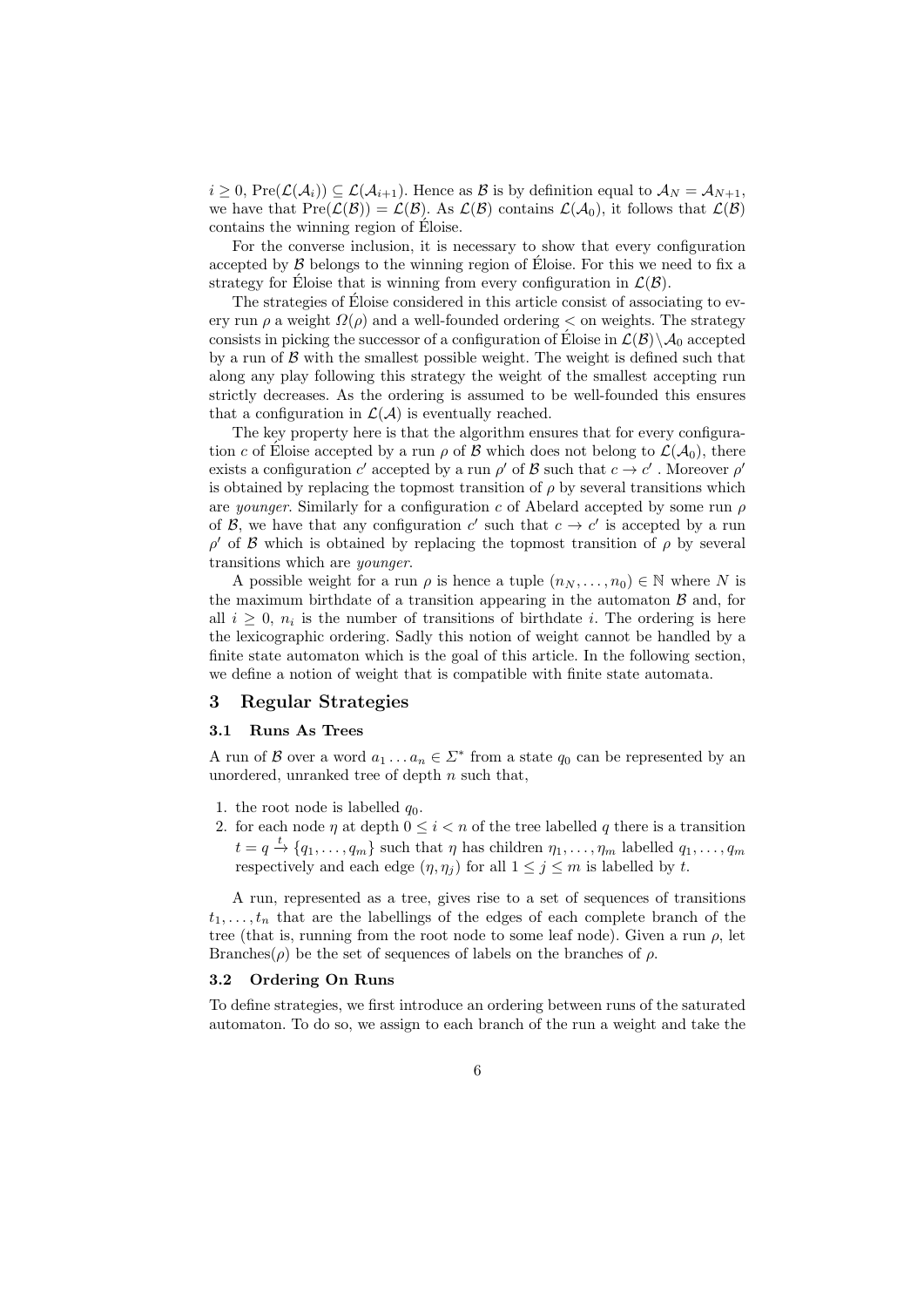weight of the run to be the maximum weight of all of its branches. The runs are then (pre-)ordered by comparing their weights.

*Weights.* Let *N* be the number of iterations required for the saturation to reach a fixed point. That is *N* is the smallest number such that for all *t* we have  $I(t) \leq N$ . Note that *N* is fixed for a given *B*. The weights are tuples in  $\mathbb{N}^{N+1}$ where N denotes the set of natural numbers. The weights are compared using the reverse lexicographic-ordering

$$
(i_0,\ldots,i_N)\prec(i'_0,\ldots,i'_N)
$$

whenever there exists  $N \geq j \geq 0$  such that  $i_j < i'_j$  and for all  $N \geq k > j$  we have  $i_k = i'_k$ . Similarly, we write  $\leq$  to denote  $\prec \cup$  =. Moreover we write

$$
(i_0,\ldots,i_N)\prec_j(i'_0,\ldots,i'_N)
$$

whenever  $i_j < i'_j$  and for all  $N \geq k > j$  we have  $i_k = i'_k$ .

*Weight of a branch.* Fix a branch  $\beta = t_n, \ldots, t_1$  of the run which reads the stack from top to bottom (thus  $t_n$  reads the topmost character and  $t_1$  the bottommost character). For all  $0 \leq j \leq N$ , we take lft<sub>j</sub> to be the position from the bottom of stack of the left-most transition of birthdate  $j$  and  $0$  if no such transition exists, *i.e.* If  $t_i = \max\{i \mid I(t_i) = j\}$  (with  $\max \emptyset = 0$ ). Intuitively we first take into account the position (from the bottom) of the transition of birthdate *N* that is the furthest from the bottom. The greater this position is the greater the weight. Then we look at the position of the transition of age  $N-1$  that is the furthest from the bottom. We only take it into account if it is after the previous position. This restriction is only here to ensure that the order can be implemented by an automaton with an exponential number of states. And so on. . . .

The weight of the branch  $\beta$  is defined to be

$$
\Omega(\beta) := (i_0, \ldots, i_N)
$$

where  $i_j = \text{lft}_j$  if  $\text{lft}_j > \max{\{\text{lft}_{j+1}, \ldots, \text{lft}_N\}}$  and 0 otherwise.

For example, consider a branch  $t_1, t_2, t_3, t_4, t_5, t_6$  with a corresponding sequence of birthdates  $1, 4, 2, 2, 5, 1$  and assume that  $N = 5$ . We have lft<sub>5</sub> = 2,  $lft_4 = 5$ ,  $lft_3 = 0$ ,  $lft_2 = 4$ ,  $lft_1 = 6$  and  $lft_0 = 0$ . The weight of this branch is hence (0*,* 6*,* 0*,* 0*,* 5*,* 2).

*Weight of a run and of a configuration.* The weight of a run  $\rho$  is the maximum weight (for *≺*) of one of its branches.

$$
\Omega(\rho) := \max \{ \Omega(\beta) \mid \beta \in \text{Branches}(\rho) \}
$$

Finally we assign to any configuration  $(p, w)$  accepted by the automaton  $\beta$  the weight  $\Omega((p, w)) = \min \{ \Omega(p) \mid p \text{ accepts } (p, w) \}$  of its smallest accepting run.

The ordering *≺* is naturally extended to a total pre-ordering on runs by taking for any two runs  $\rho$  and  $\rho'$ ,  $\rho \prec \rho'$  if  $\Omega(\rho) \prec \Omega(\rho')$ . Similarly  $\prec$  is extended to configurations accepted by *B*.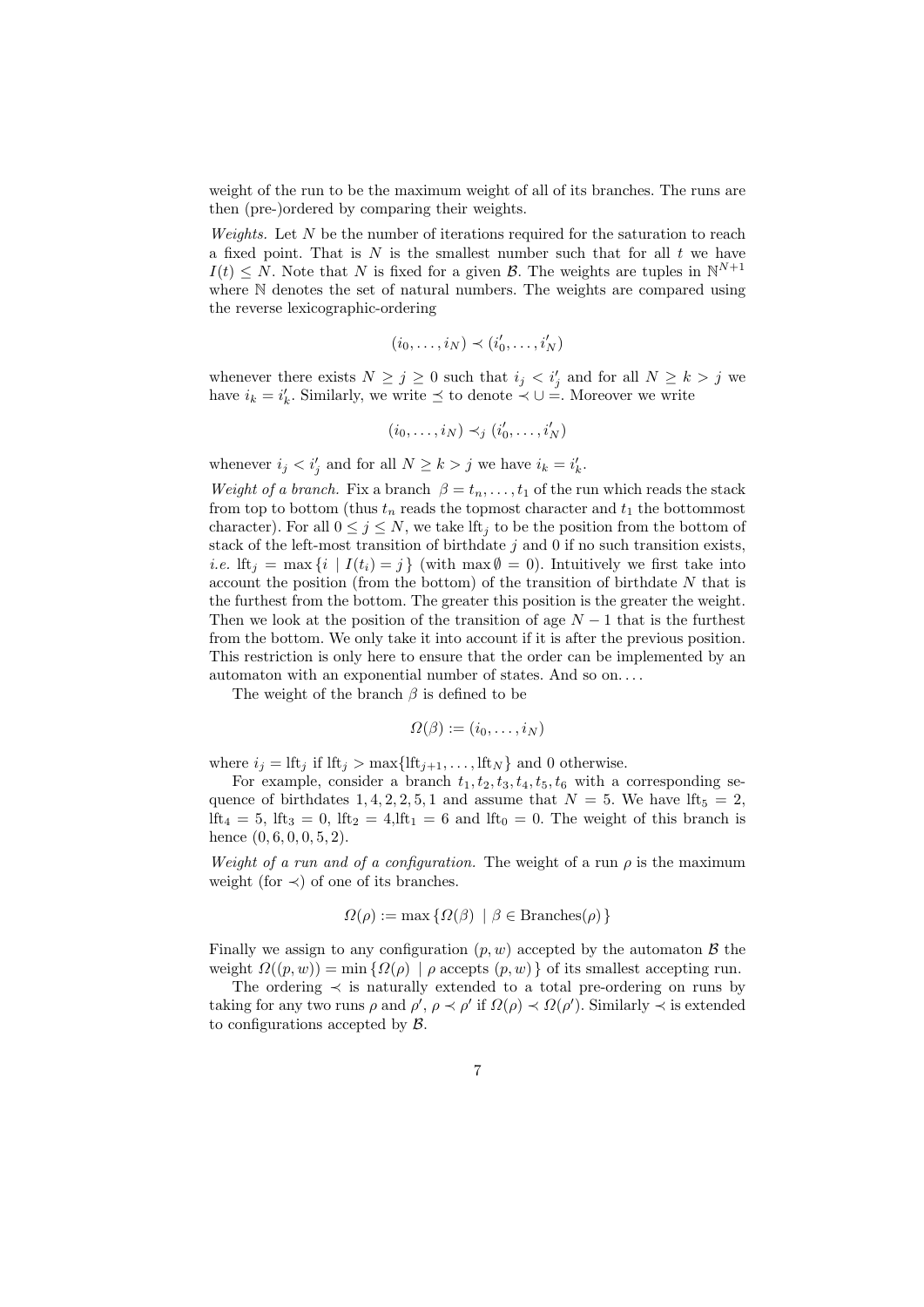#### **3.3 Eloise's Winning Strategy ´**

Given the ordering defined above, we can define a winning strategy for Éloise. Her strategy is a simple one. At any configuration  $(p, aw)$  in her winning region, let  $\rho$ be a smallest accepting run of *B* with respect to  $\prec$ . Furthermore, let  $t = p \stackrel{a}{\to} Q$ be the first transition of  $\rho$ . To win the game, Eloise can play the rule  $R(t)$ . For any configuration  $(p, w)$  with  $p \in \mathcal{P}_E$ , let  $\text{Play}_E((p, w))$  be the set of rules *r* that annotate the first transition of a  $\prec$ -smallest run of *B* over  $(p, w)$  whenever  $(p, w) \in W \setminus C_F$ . Otherwise, let  $\text{Play}_E((p, w)) = \emptyset$ .

**Lemma 1.** For a given pushdown reachability game  $\mathcal{G} = (\mathcal{P}, \Sigma, \mathcal{R}, \mathcal{C}_F)$  with W, *B* and  $\prec$  *being Éloise's winning region, the automaton constructed by saturation and its associated ordering respectively, it is the case that, for all configurations*  $(p, aw) \in W$ *, we have either* 

*1.*  $(p, aw) \in C_F$ *, or* 2.  $p \in \mathcal{P}_E$  and for all  $(p, a) \hookrightarrow (p', u) \in \text{Play}_E((p, w))$  we have

 $(p', uw) \prec (p, aw)$  *with*  $(p', uw) \in W$ ,

*3.*  $p \in \mathcal{P}_A$  *and for all*  $(p, a) \hookrightarrow (p', a) \in \mathcal{R}$  *we have* 

 $(p', uw) \prec (p, aw)$  *with*  $(p', uw) \in W$ .

*Proof.* We only consider Eloise's case as Abelard's case is similar. Let  $(p, aw) \in$ *W* be a configuration of Eloise. Let  $\rho$  be a minimal run accepting for  $(p, aw)$  and let  $t = p \stackrel{a}{\to} Q$  be the first transition of  $\rho$ . Furthermore for all  $q \in Q$ , let  $\rho_q$  be the subrun of  $\rho$  accepting *w* from *q* Finally assume that  $R(t) = (p, a) \hookrightarrow (p', u)$ .

By definition of the saturation algorithm, there exists a run  $\rho_u$  of the form  $p' \stackrel{u}{\rightarrow} Q$  where every transition *t*' labelling  $\rho_u$  is such that  $I(t') < I(t)$ . Let  $\rho'$  be the run obtained by plugging into  $\rho_u$  the run  $\rho_q$  at each leaf labelled by  $q \in Q$ . This runs accepts  $(p', uw)$  and hence  $(p', uw)$  belongs to  $W$ .

Furthermore every branch *β'* of  $ρ'$  is obtained from some branch  $β$  of  $ρ$  by replacing the first transition *t* by a sequence of transitions  $t_1, \ldots, t_{|u|}$  where for all  $1 \leq j \leq |u|, I(t_j) < I(t)$ . By definition of the order  $\prec$ ,  $\Omega(\beta') \prec_{I(t)} \Omega(\beta)$ .  $Hence \Omega((p', uw)) \preceq \Omega(\rho') \prec \Omega(\rho) = \Omega((p, aw)).$ 

**Theorem 2.** *The positional strategy*  $\text{Play}_E$  *is winning for Éloise from every configuration of her winning region.*

*Proof.* Assume towards a contradiction that there exists an infinite play  $c_0, c_1 \ldots$ which starts in the winning region of Eloise and that does not reach a configuration in  $\mathcal{C}_F$ . From Lemma 1, we immediately obtain that  $\Omega(c_0) \succ \Omega(c_1) \succ \cdots$ . Being a (reverse) lexicographic ordering built upon well-founded orderings, *≺* is a well-founded total ordering on weights which brings the contradiction. *⊓⊔*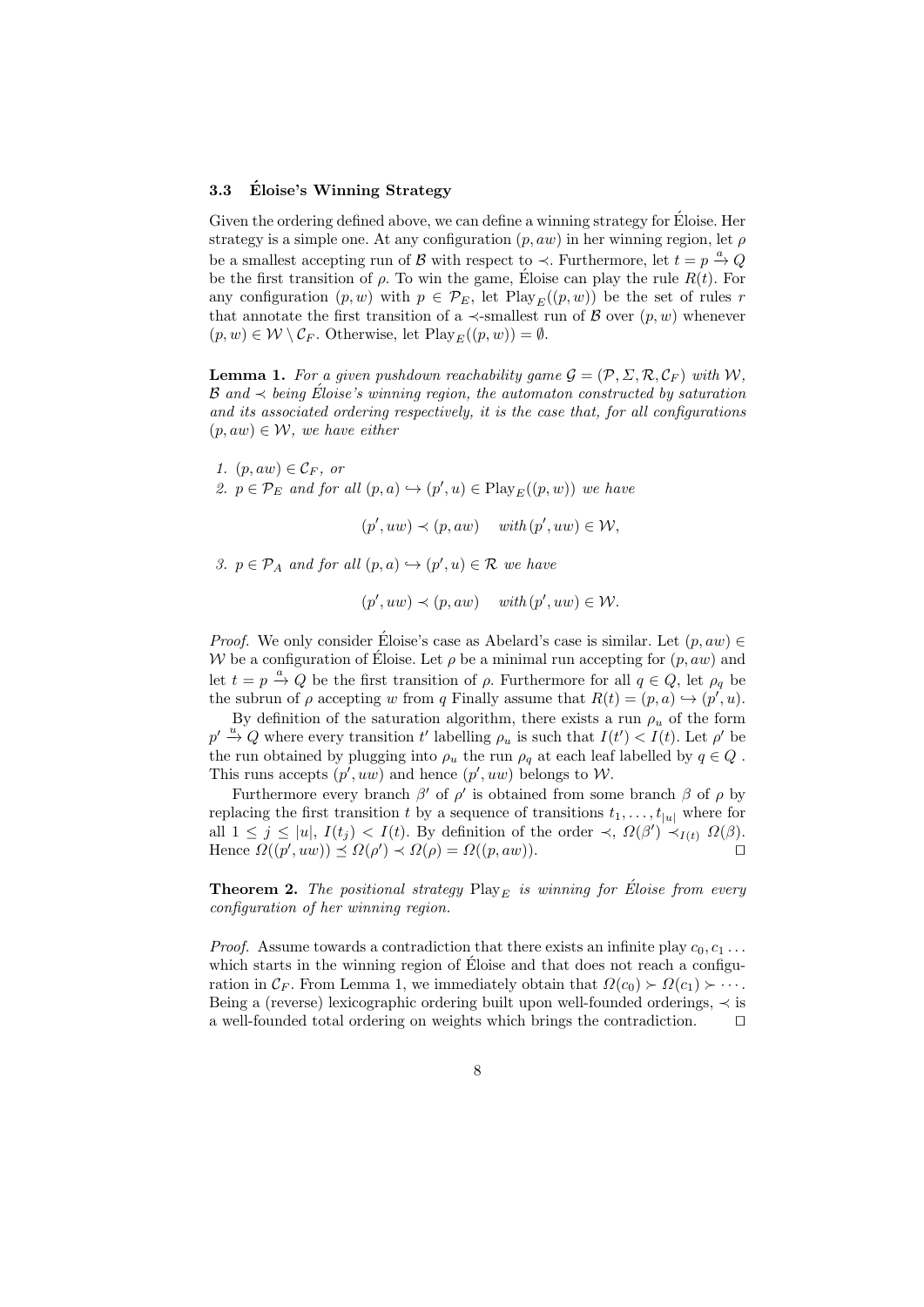#### **3.4 Regular Winning Strategies**

We show that the above strategy can be implemented by a regular automaton. That is, we define a finite deterministic automaton which processes a configuration  $(p, w)$  and outputs the set of rules  $\text{Play}_E((p, w))$  whenever  $p \in \mathcal{P}_E$  and  $(p, w) \in W \setminus C_F$ , and  $\emptyset$  otherwise. The automaton reads the stack content *w* from the bottom of the stack and reaches some state *s*. The output is obtained by applying a mapping  $Out_p$  to *s*. We first formally define strategy automata.

**Definition 1.** *Given a pushdown game*  $(\mathcal{P}, \Sigma, \mathcal{R}, \mathcal{C}_F)$ *, a strategy automaton S is a tuple*  $(S, \Sigma, s_0, \delta, (\text{Out}_p)_{p \in \mathcal{P}_E})$  where *S is a finite set of states,*  $\Sigma$  *is an input alphabet,*  $s_0$  *is an initial state and*  $\delta$  :  $S \times \Sigma \mapsto S$  *is a transition function and for all*  $p \in \mathcal{P}_E$ ,  $\text{Out}_p : S \mapsto 2^{\mathcal{R}}$  *is an output mapping for the control state*  $p$ *.* 

As usual, we extend the transition function  $\delta$  to words over the input alphabet *Σ*. Writing  $\tilde{w}$  to denote the mirror of the word *w*, the output Play<sub>*S*</sub>((*p, w*)) of a strategy automaton *S* over a given configuration  $(p, w)$  is defined to be

$$
\text{Play}_{\mathcal{S}}((p, w)) := \text{Out}_{p}(\delta(s_0, \tilde{w}))
$$

Given a pushdown game  $\mathcal{G} = (\mathcal{P}, \Sigma, \mathcal{R}, \mathcal{C}_F)$  as well as an automaton  $\mathcal{B} =$  $(Q, \Sigma, \delta, \mathcal{F})$  representing Eloise's winning region, obtained by saturation, along with its associated ordering  $\prec$ . We define a strategy automaton  $S_B$  such that for all (*p, w*) we have

$$
\text{Play}_{\mathcal{S}_{\mathcal{B}}}((p, w)) = \text{Play}_{E}((p, w)) .
$$

#### **3.5** The automaton  $S_B$

**The State-Set** The automaton  $S_B$  will run  $\beta$  in reverse, starting from the bottom of the stack. Assuming that the automaton has read the word  $\tilde{w}$ , the state of  $S_B$  will have as a component a mapping Moves<sub>*w*</sub> :  $\mathcal{P}_E \mapsto 2^{\mathcal{R}}$  such that for all state  $p \in \mathcal{P}_E$ , Moves<sub>*w*</sub>( $p$ ) = Play<sub>*E*</sub>(( $p, w$ )). Note that this mapping is only defined for states belonging to Eloise as those are the only states for which ´ she is required to make a decision. Clearly if the automaton can maintain this information, we have constructed a strategy automaton. In order to update this component while keeping the state set at most exponential, the automaton will maintain two additional pieces of information.

- **–** the set of states Acc*<sup>w</sup> ∈* 2 *<sup>Q</sup>* from which *B* admits an accepting run on *w*,
- $-$  a partial mapping in  $f_w$  :  $Q \times Q$  → { $\prec$ <sub>*ι*</sub>, **EQ**,  $\succ$ <sub>*ι*</sub> | 0 ≤ *ι* ≤ *N* } which when applied to two states  $q_1$  and  $q_2 \in Acc_w$  compares the minimal runs of *B* starting in state *q*<sup>1</sup> and *q*<sup>2</sup> respectively.

Intuitively, for the automaton to update  $M$ oves<sub>*wa*</sub>, it is only necessary to know the transitions that can start a minimal accepting run for any state of Eloise. We ´ will see below that this information can be computed only using the comparison provided by *fw*.

More formally, let *w* be a stack content. The set  $Acc_w \subseteq Q$  is the set of states *B* from which *B* has an accepting run, that is

$$
\text{Acc}_{w} := \left\{ q \in \mathcal{Q} \: \middle| \: q \xrightarrow{w} F \subseteq \mathcal{F} \right\} \ .
$$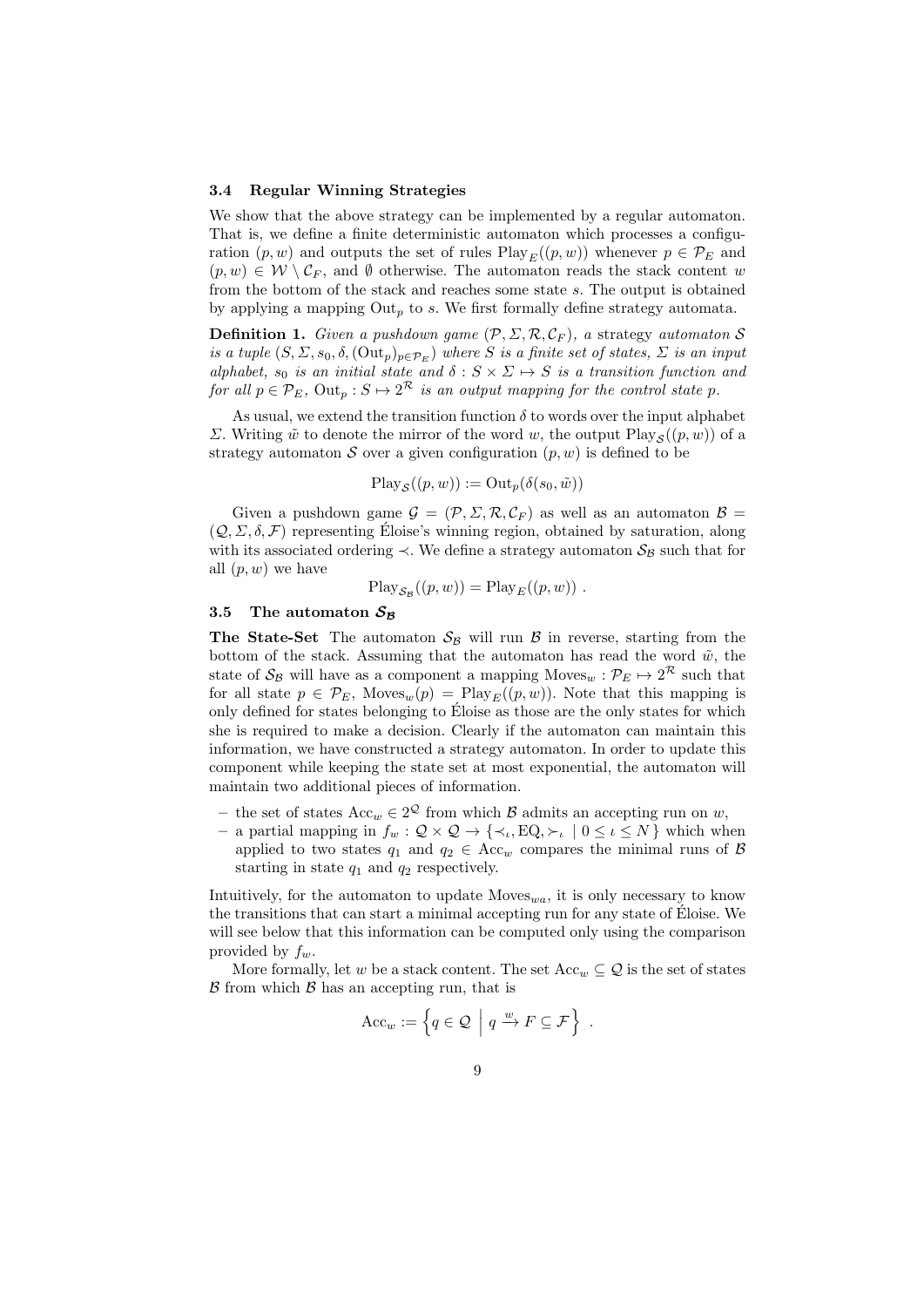The partial mapping  $f_w : \mathcal{Q} \times \mathcal{Q} \to \{\prec_i, \mathrm{EQ}, \succ_i \mid 0 \leq i \leq N\}$  is defined for all states  $q_1$  and  $q_2 \in Acc_w$  by taking

$$
f_w(q_1, q_2) := \begin{cases} \n\prec_{\iota} & \text{if } \Omega(\rho_1) \prec_{\iota} \Omega(\rho_2) \\ \n\succ_{\iota} & \text{if } \Omega(\rho_1) \succ_{\iota} \Omega(\rho_2) \\ \n\text{EQ if } \Omega(\rho_1) = \Omega(\rho_2) \n\end{cases}
$$

where  $\rho_1$  and  $\rho_2$  are  $\prec$ -minimal runs accepting *w* from  $q_1$  and  $q_2$  respectively.

**The Transition function** To define the transition function of the strategy automaton, it remains to show how to compute Acc*aw*, *faw* and Moves*aw* using only *a*,  $Acc_w$  and  $f_w$ . To do this we will define three functions  $Up_{Acc}$ ,  $Up_f$ , and  $\rm Up_{Moves}$  that perform the updates for their respective components.

We define  $Up_{Acc}$  following the standard membership algorithm for alternating automata, and obtain the following lemma.

**Definition 2** ( $Up_{Acc}$ ). We define

$$
\mathrm{Up}_{\mathrm{Acc}}(a, \mathrm{Acc}_{w}) := \left\{ q \mid q \xrightarrow{a} Q \in \delta \wedge Q \subseteq \mathrm{Acc}_{w} \right\} .
$$

**Lemma 2.** For all  $w \in \Sigma^*$  and all  $a \in \Sigma$  we have  $Acc_{aw} = Up_{Acc}(a, Acc_w)$ .

Computing *faw* is more involved and requires some preliminary notations.

First observe that the mapping  $f_w$  induces a total pre-ordering on the set Acc<sub>w</sub>. For all subsets  $Q \subseteq Acc_w$ , we denote by  $max(Q)$  the set of all maximal elements for this ordering. We write  $f_w(\max(Q_1), \max(Q_2))$  for the value  $f_w(q, q')$ for any  $q \in \max(Q_1)$  and  $q' \in \max(Q_1)$ . As all the elements of  $\max(Q_1)$  (resp.  $\max(Q_2)$  are equal for the ordering, the choice of *q* and *q'* is irrelevant.

As a first step, we use the information of  $f_w$  to compare the weights of minimal runs on  $aw$  starting with two given transitions  $t_1$  and  $t_2$ . Take any two transitions  $t_1 = q_1 \stackrel{a}{\rightarrow} Q_1$  and  $t_2 = q_2 \stackrel{a}{\rightarrow} Q_2$  with  $Q_1 \subseteq Acc_w$  and  $Q_2 \subseteq Acc_w$ and  $I(t_1) = \gamma_1$  and  $I(t_2) = \gamma_2$ . There are two cases to comparing runs starting with  $t_1$  and  $t_2$ . In the first case, the minimal runs from  $Q_1$  and  $Q_2$  differ on some weight  $\iota > \gamma_1, \gamma_2$ . In this case the ordering is dominated by  $\iota$  and remains unchanged. If, however,  $\gamma_1 \geq \iota$  or  $\gamma_2 \geq \iota$ , then the relative ordering of the runs is decided by  $t_1$  and  $t_2$ . More formally, we write

 $t_1 \prec t_2$ 

if either

- 1. the ordering between the minimal runs is not decided by  $t_1$  and  $t_2$ , that is  $f_w(\max(Q_1), \max(Q_2)) = \prec_l$ , and
	- (b)  $\iota > \gamma_1, \gamma_2$ .
- 2. the ordering is decided by  $t_1$  and  $t_2$ , that is (a)  $\gamma_1 < \gamma_2$  and  $\iota = \gamma_2$  and
	- (b)  $f_w(\max(Q_1), \max(Q_2)) \notin \{ \prec_{\iota'}, \succ_{\iota'} \mid \gamma_2 < \iota' \leq N \}$ , or

In addition, we write  $t_1 \succ_t t_2$  when  $t_2 \prec_t t_1$ . We also write  $t_1 \to Q t_2$  when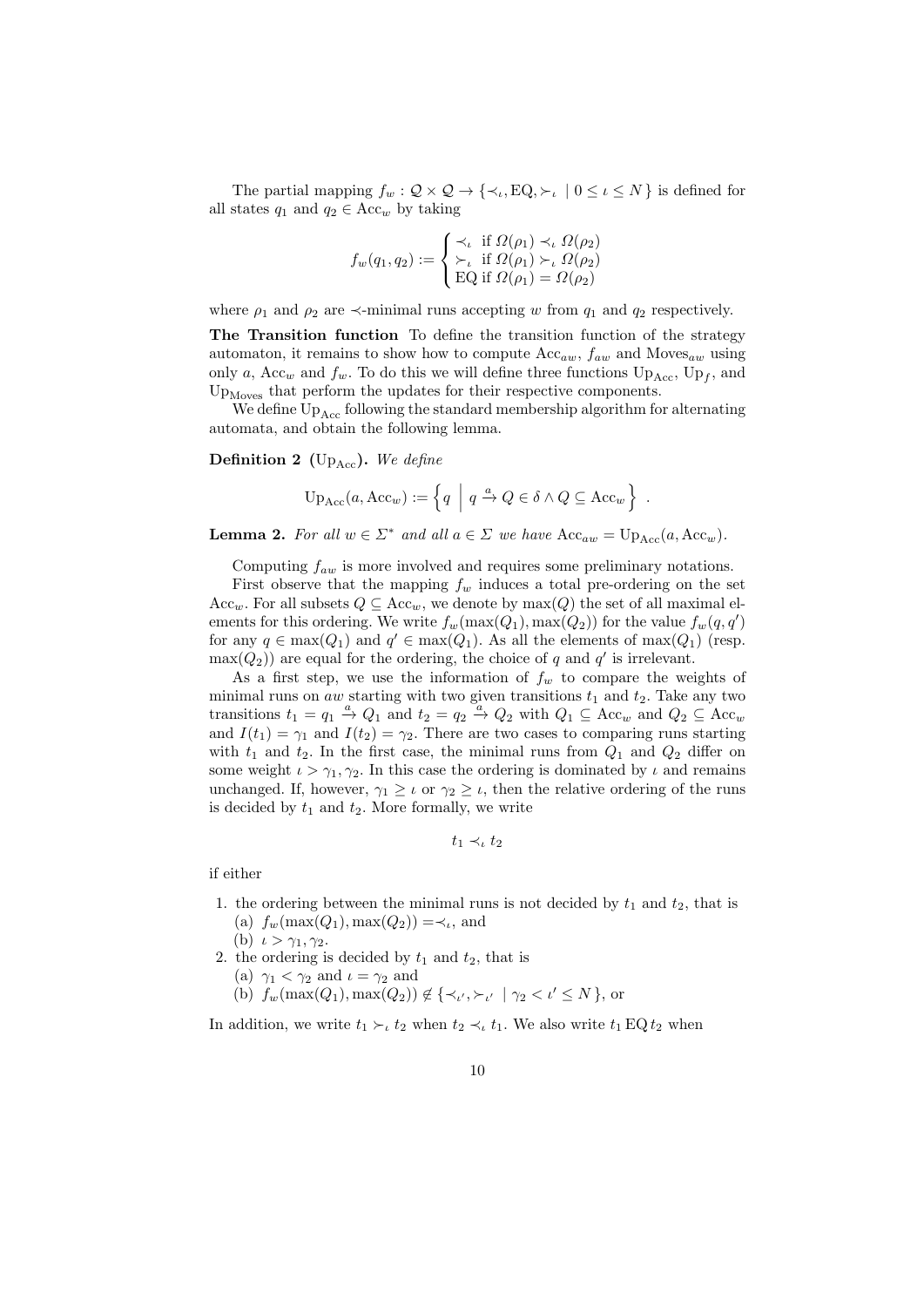- 1.  $\gamma_1 = \gamma_2$ , and
- 2.  $f_w(\max(Q_1), \max(Q_2))$  belongs to  $\{EQ, \prec_i, \succ_i \mid 0 \leq i \leq \gamma_1 = \gamma_2\}$ .

**Lemma 3.** For any two transitions  $t_1 = q_1 \stackrel{a}{\rightarrow} Q_1$  and  $t_2 = q_2 \stackrel{a}{\rightarrow} Q_2$  with  $Q_1 \subseteq Acc_w$  and  $Q_2 \subseteq Acc_w$ ,  $t_1 \prec_t t_2$  (resp.  $t_1 \succ_t t_2$ , resp.  $t_1 \to Q t_2$ ) if and only if  $\Omega(\rho_1) \prec_{\iota} \Omega(\rho_2)$  (resp.  $\Omega(\rho_1) \succ_{\iota} \Omega(\rho_2)$ , resp.  $\Omega(\rho_1) = \Omega(\rho_2)$ ) where  $\rho_1$  and *ρ*<sup>2</sup> *are the minimal runs accepting aw and starting with t*<sup>1</sup> *and t*<sup>2</sup> *respectively.*

*Proof.* Let  $I(t_1) = \gamma_1$  and  $I(t_2) = \gamma_2$ . We first argue that a minimal run beginning with  $t_1$  (resp.  $t_2$ ) can be constructed from  $t_1$  and a minimal run from  $Q_1$ (resp.  $Q_2$ ). Let  $\rho'_1$  be a minimal run from  $Q_1$ . Let  $\rho_1 = t_1 \rho''_1 \prec_t t_1 \rho'_1$ . If  $\gamma_1 \geq \iota$ , then  $\Omega(t_1 \rho_1'') = \Omega(t_1 \rho_1')$  and thus  $t_1 \rho_1'$  is also a minimal run. Otherwise  $\gamma_1 < \iota$ and  $\rho_1 = t_1 \rho_1'' \prec_t t_1 \rho_1'$  implies  $\rho_1'' \prec_t \rho_1'$ , contradicting the minimality of  $\rho_1'$ .

Now, let  $\rho_1 = t_1 \rho'_1$  and  $\rho_2 = t_2 \rho'_2$ . Suppose  $t_1 \prec_t t_2$ . There are two cases. When  $f_w(\max(Q_1), \max(Q_2)) = \prec_i (\text{implying } \rho'_1 \prec_i \rho'_2)$  and  $\iota > \gamma_1, \gamma_2$  then we conclude  $t_1 \rho'_1 \prec_t t_2 \rho'_2$ . Otherwise  $\gamma_1 < \gamma_2 = \iota$  and  $f_w(\max(Q_1), \max(Q_2))$  is not  $\prec$  *′* or *≻*<sub>*ι*</sub><sup>*'*</sup> for some *ι*<sup>'</sup> > *γ*<sub>2</sub>. From the last condition, we know *ρ*<sup>1</sup><sub>1</sub> and *ρ*<sup>2</sup><sub>2</sub> are equal or differ only on some weight  $\iota' \leq \gamma_2$ . Thus we know  $t_1 \rho'_1 \prec_{\gamma_2=i} t_2 \rho'_2$ .

In the other direction, suppose  $t_1 \rho'_1 \prec_t t_2 \rho'_2$ . If  $\iota > \gamma_1, \gamma_2$ , then we have  $\rho'_1 \prec_t \iota$  $\rho'_{2}$  and thus  $f_{w}(\max(Q_{1}), \max(Q_{2})) = \prec_{\iota}$ . We then have  $t_{1} \prec_{\iota} t_{2}$  as required. If  $\gamma_1 \geq \iota$  or  $\gamma_2 \geq \iota$ , then for  $t_1 \rho'_1$  to be smaller than  $t_2 \rho'_2$  we must have  $\gamma_1 < \gamma_2 = \iota$ and moreover  $\rho'_1$  and  $\rho'_2$  must have the same weight, or differ on some  $\iota' \leq \iota$ . Thus,  $f_w(\max(Q_1), \max(Q_2)) \notin \{\prec_{\iota'}, \succ_{\iota'} \mid \gamma_2 < \iota' \leq N\}$  and  $t_1 \prec_{\iota} t_2$ .

The case for  $\succ$ <sub>*ι*</sub> is symmetric, hence it only remains to consider EQ. We have  $t_1 \to Q t_2$  if and only if  $\gamma_1 = \gamma_2$  and  $f_w(\max(Q_1), \max(Q_2))$  belongs to  ${EQ, \prec_{\iota}, \succ_{\iota} \mid 0 \leq \iota \leq \gamma_1 = \gamma_2}.$  We have this iff  $\rho'_1$  and  $\rho'_2$  have equal weights or differ only on some  $\iota \leq \gamma_1, \gamma_2$  and, thus, iff  $\Omega(t_1 \rho'_1) = \Omega(t_2 \rho'_2)$ .  $\Box$ 

As a consequence of the above lemma, we have defined a total pre-order on the set of  $a$ -transitions. For any set of  $a$ -transitions  $T$ , we denote by  $\min(T)$  the set of minimal elements for this order. We are now ready to define Up*<sup>f</sup>* .

**Definition 3** (Up<sub>f</sub>). We define  $Up_f(a, Acc_w, f_w)$  as the mapping g defined for *all states*  $q_1$  *and*  $q_2 \in Acc_{aw}$  *by* 

$$
g(q_1, q_2) := f_w(\min(T_{q_1}), \min(T_{q_2}))
$$

where  $T_{q_1} = \{q_1 \stackrel{a}{\rightarrow} Q_1 \mid Q_1 \subseteq Acc_w\}$  and  $T_{q_2} = \{q_2 \stackrel{a}{\rightarrow} Q_2 \mid Q_2 \subseteq Acc_w\}.$ 

It directly follows from Lemma 3 that:

**Lemma 4.** For all  $w \in \Sigma^*$  and all  $a \in \Sigma$ , we have  $f_{aw} = \text{Up}_f(a, \text{Acc}_w, f_w)$ .

Finally, we define  $Up_{Moves}$ .

**Definition 4** (Up<sub>Moves</sub>). We define  $Up_{\text{Moves}}(a, Acc_w, f_w)$  to be the mapping *associating to any control state*  $p \in \mathcal{P}_E$  *the set*  $\{R(t) | t \in min(T_p)\}$  *where*  $T_p = \left\{ p \stackrel{a}{\rightarrow} Q \mid Q \subseteq Acc_w \right\}.$ 

**Lemma 5.** For all  $w \in \Sigma^*$  and all  $a \in \Sigma$ , we have

$$
Moves_{aw} = Up_{Moves}(a, Acc_w, f_w) .
$$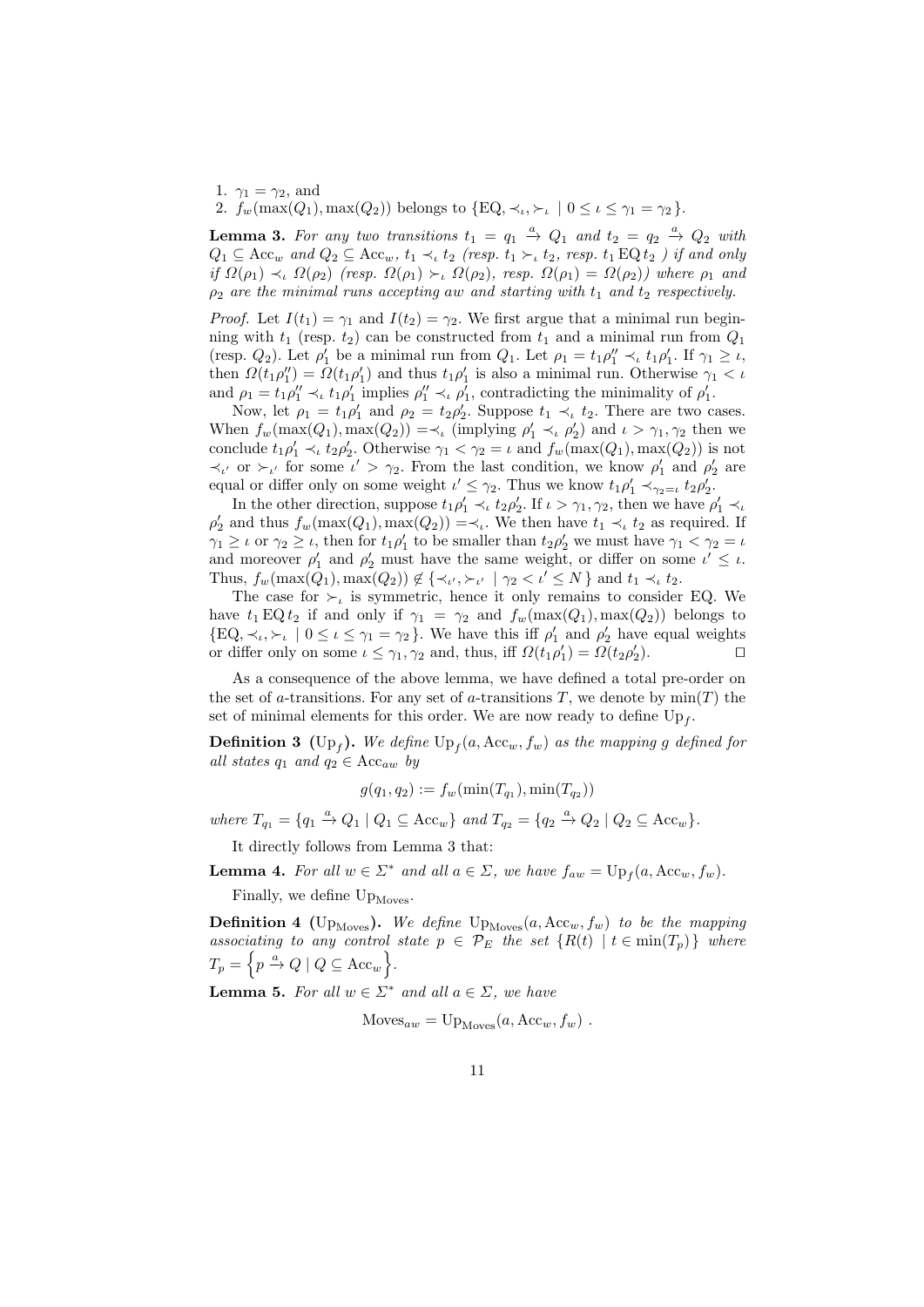**The Definition of**  $S_B$  We bring together the above discussion and define  $S_B$ .

**Definition 5.** *Given a pushdown game*  $\mathcal{G} = (\mathcal{P}, \Sigma, \mathcal{R}, \mathcal{C}_F)$  *as well as an annotated automaton*  $\mathcal{B} = (Q, \Sigma, \delta, \mathcal{F})$  *constructed by saturation in* N *steps, we define*  $S_{\mathcal{B}}$  *to be the strategy automaton*  $(S, \Sigma, s_0, \delta, (\text{Out}_p)_{p \in \mathcal{P}_E})$  *where* 

$$
S = 2^{\mathcal{Q}} \times (\mathcal{Q} \times \mathcal{Q} \to \{\prec_{\iota}, \mathbf{EQ}, \succ_{\iota} \mid 0 \leq \iota \leq N\}) \times (\mathcal{P}_E \mapsto 2^{\mathcal{R}})
$$

*and*  $s_0 = (\mathcal{F}, f_0, \text{Moves}_0)$  *where we have*  $f_0(q_1, q_2) = \text{EQ}$  *for all*  $q_1, q_2 \in \mathcal{F}$  *and* Moves<sub>0</sub> $(p) = \emptyset$  *for all*  $p \in \mathcal{P}_E$ *, and* 

$$
\delta(a, (\text{Acc}, f, \text{Moves})) = (\text{Up}_{\text{Acc}}(a, \text{Acc}), \text{Up}_f(a, \text{Acc}, f), \text{Up}_{\text{Moves}}(a, \text{Acc}, f))
$$

*and finally, for all*  $p \in \mathcal{P}_E$ ,  $Out_p(Acc, f, \text{Moves}) = \text{Moves}(p)$ *.* 

The size of the automaton  $S_B$  is exponential in the size of pushdown game.

**Theorem 3.** *Given a P-automaton*  $\mathcal{B} = (Q, \Sigma, \delta, \mathcal{F})$  *constructed by saturation and a strategy automaton S<sup>B</sup> constructed as above, we have*

$$
\text{Play}_{\mathcal{S}_{\mathcal{B}}}((p, w)) = \text{Play}_E((p, w)) .
$$

*Proof.* Take a configuration  $(p, w)$ . By induction on the length of  $w$ , we show that upon reading  $\tilde{w}$  the automaton  $S_B$  reaches the state  $(\text{Acc}_w, f_w, \text{Moves}_w)$ .

In the base case, the initial state  $s_0$  is by definition  $(Acc_{\varepsilon}, f_{\varepsilon}, \text{Moves}_{\varepsilon})$ . The induction step immediately follows from Lemma 2, 4 and 5. The output is therefore Moves<sub>*w*</sub>( $p$ ) which is by definition equal to Play<sub>*E*</sub>(( $p, w$ )).  $\Box$ 

# **4 Conclusion**

We gave the construction of a regular postional strategy for Eloise in a pushdown reachability game. The strategy automaton is a deterministic automaton of exponential size in the size of the pushdown game.

To define a similar strategy for Abelard, observe that any strategy of Abelard consisting in picking a move that stays outside of the winning region of Eloise is ´ winning. A deterministic strategy automaton implementing such a strategy has states in  $\Sigma \times 2^{\mathcal{Q}}$ . After reading a stack content  $\tilde{aw}$ , the automaton reaches the state  $(a, Acc_w)$ . For all  $p \in \mathcal{P}_A$ , the output mapping  $Out_p$  associates to a state  $(a, Acc_w)$  the set of rules  $(p, a) \hookrightarrow (p', u) \in \mathcal{R}$  such there are no runs of  $\mathcal{B}$  of the form  $p' \stackrel{u}{\rightarrow} Q' \subseteq Acc_w$ .

If we consider pushdown Büchi reachability games, computing a regular positional strategy for Eloise can be reduced to the reachability case. Let  $W$  be the winning region of Eloise in the Büchi game and  $\mathcal{C}_F$  be a regular set of final configurations. Consider the positional strategy consisting of playing any move that stays in *W* for configurations in  $W \cap C_F$  and for configurations in  $W \setminus C_F$ plays the regular positional strategy for the reachability game to  $W \cap C_F$ . As *W* is regular, the resulting strategy is regular and can be implemented by strategy automaton of exponential size.